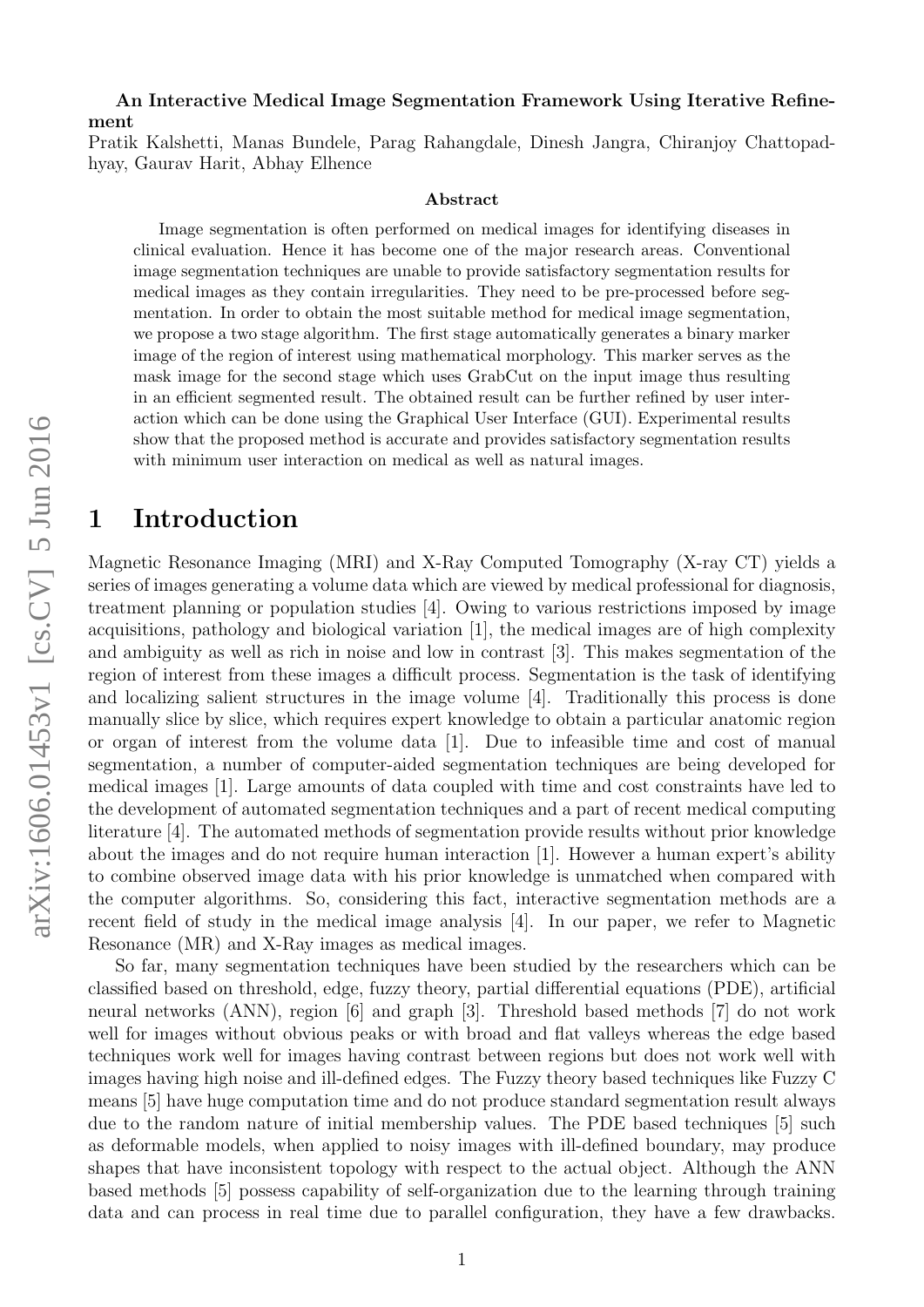The region based segmentation techniques are by nature sequential and quite expensive both in computational time and memory. Also, region growing [7] has inherent dependence on the selection of seed region and the order in which the pixels and regions are examined. Watershed based segmentation [5] groups pixels of an image on the basis of their intensities but it is sensitive to intensity variations and results in oversegmentation. Graph cuts [8] is a graph based combinatorial optimization technique applied to the process of image segmentation by Boykov and Jolly in 2001. One of the advantages of graph based technique is that it might require no discretization by virtue of purely combinatorial operators and thus have no discretization errors [9]. Graph cuts based methods [8]treat image segmentation problem as a min-cut problem on graphs where each image pixel is treated as a graph node. The GrabCut algorithm [8] is an extension of Graph cuts which works iteratively in the energy minimization process. After the analysis of various techniques, it has been observed that a hybrid solution consisting of two or more techniques for segmentation is the best approach for solving the problem of medical image segmentation [6].

In this paper, we have proposed an interactive medical image segmentation technique which uses a combination of mathematical morphology and GrabCut algorithm. Mathematical morphology is used as a pre-processing technique whose output is given to the GrabCut algorithm, thus giving an efficient segmentation result. Also interaction is provided so as to incorporate application specific needs of the user.

## 2 Contribution

As mentioned before, traditionally segmentation was done manually by the experts which is very tedious, inaccurate and subjective from user to user. Fully automatic segmentation with high accuracy still remains an open problem in the field of medical image segmentation especially when the images consist of large amounts of noise [11]. Thus, interactive segmentation techniques serve as a perfect platform where the doctors can edit the results as per their convenience. However, automatic techniques [1] do provide segmentation results without prior knowledge about the images and can generate rough segmentation results and can thus be used for pre-processing of the images. The contribution of the proposed technique revolves around the subsequent sections.

## 2.1 Automatic Initialization

We have used mathematical morphology for automatic initialization which generates a marker image that can further serve as an input to the second stage which uses GrabCut. The GrabCut algorithm takes input in the form of seed points through marker image or a rectangle drawn around the object of interest [8]. Manually generating marker image for each and every image slice is still time consuming and thus can be automated to speed up the process. Also the marker generated consists of stray isolated pixels and some shadowed objects are not marked. The obtained marker is modified by erosion and removing components having less than a particular number of pixels. The results of the generated marker image using morphology are shown in

### 2.2 High Accuracy

A hybrid solution of using morphology as a pre-processing technique for GrabCut algorithm provides more accurate results when compared with results obtained using only GrabCut. The marker image generated using morphological operations rule out the possibility of unnecessary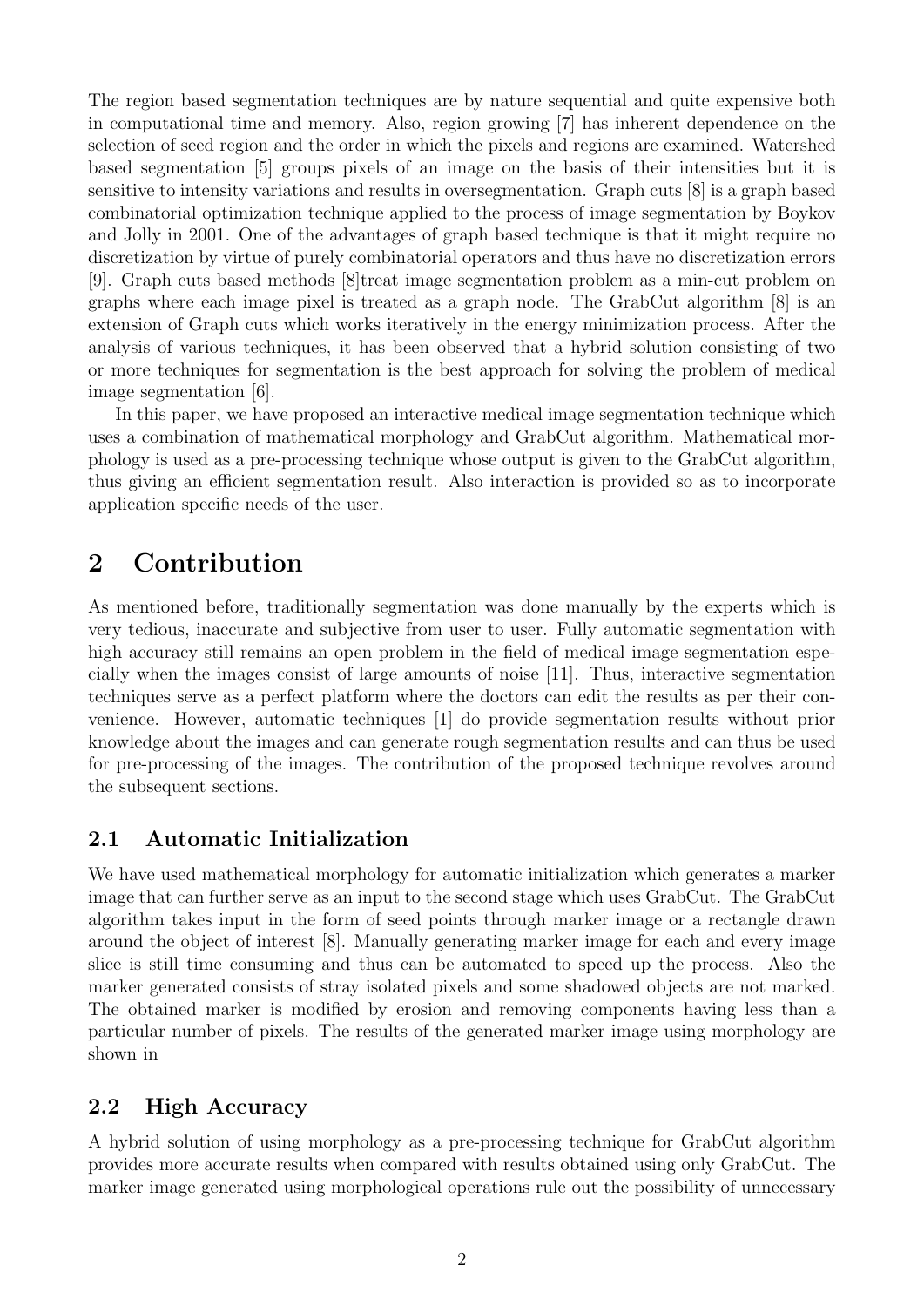

Figure 1: Modified marker (right) of knee MR image (left) obtained by automatic initialization.

foreground object's detection. This marker image when given to GrabCut gives more accurate results as the foreground(using marker) and background(using bounding box) are initially marked properly as well as automatically. Thus, morphology driven automatic initialization helps in generating a more accurate result.

## 2.3 Minimal Interaction

Since the results generated from automatic initialization and GrabCut output are way more accurate as compare to only GrabCut results, there is a much less need for any kind of interaction to get refined results. Thus, doctors have to spend less time editing the obtained results and thus more time can be used for the analysis of the patient data.

## 2.4 Generalized for natural images

The proposed algorithm has not only proved to be accurate for the medical image data but also has worked well for natural images. In Fig. 4, the results of MIST when applied to a natural image are given:

In Fig. 4, we can see that even though the grass in the background has the color (green) similar to the leaves of the plant, the plant with its pot and stem are properly segmented out from the image with minor user refinements.

The rest of the paper is organized as follows: In Sec. 3, a brief description of the framework is provided. Sec. 4 comprises of the results and discussion. Sec. 5 refers to the conclusion and Sec. 6 depicts the Graphical User Interface of MIST.

# 3 Brief Description of the Proposed Framework

In Fig. 5, the framework of MIST is shown in the form of steps involved. The stage one of the algorithm highlighted by blue color represents the marker generation process while the one in pink represents stage two involving the GrabCut algorithm and the User Refinement. The input image and the output of the first stage are fed as inputs to the GrabCut algorithm which provides the final output based on the need for user refinement. The input image I gives  $I_1$ as the output on performing an opening by reconstruction using the structuring element A where  $I_1 = O_R^1(I)$  and O in  $O_R^1$  denotes opening, the subscript R shows reconstruction and the superscript 1 shows the number of erosions used in the process. The structuring element  $A$  is disk shaped with variable radius.  $I_1$  when operated by  $C_R^1$  gives  $I_2$  as output on performing closing by reconstruction by the same structuring element A where C in  $C_R^1$  denotes closing, the subscript  $R$  shows reconstruction and the superscript 1 denotes the number of dilations in the process. The regional maxima of  $I_2$  gives an initial marker image M as output. This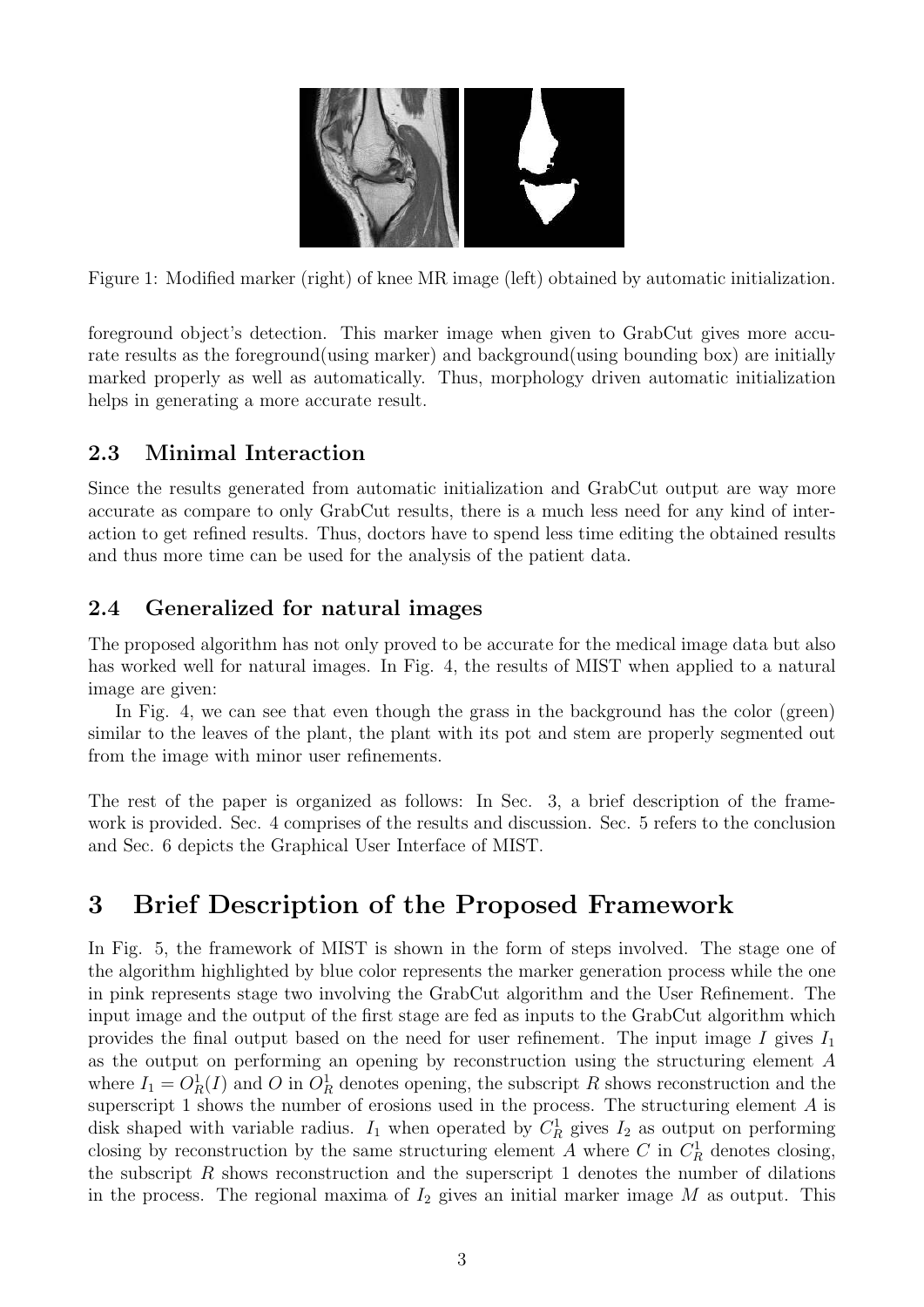initial marker image  $M$  is further acted upon by closing and erosion by structuring element  $B$  $(5 \times 5$  matrix containing all ones) to correct the marking near the edges from which the stray isolated pixels are removed to obtain a modified marker image  $M_1$ . The structuring element A is disk shaped with radius depending on the size of input image. This modified marker image  $M_1$  and the input image I is then given to the GrabCut algorithm which provides us the initial segmented output. Based on the desired output, the initial segmented output is then further subjected to user interaction for refinement. On the basis of the labelled pixels by the user, the GrabCut algorithm is re-run, thus giving the final output.

### 3.1 Dataset Description

The medical images used in the dataset consist of DICOM images. Digital Imaging and Communication in Medicine (DICOM) [16] is a standard for storing, handling and transmitting information in medical imaging. DICOM includes data structures for medical images and associated data, network oriented services for image transfer or printing, media formats for data exchange, work-flow management, consistency and quality of presentation. These DICOM images from our dataset are of size  $512 \times 512$  as shown in Fig. 6.

### 3.2 Automatic Marker Generation

Raw medical image data is the information obtained during an experiment, before the information has been analysed or statistically manipulated [2]. It has high amount of noise. Due to this reason, image segmentation techniques don't work well on raw medical images. In MIST, the smoothing of these raw medical images is carried out using morphological reconstruction [22]. The resultant image is then used to generate a marker that acts as a mask for the stage two of the framework. A disk shaped structuring element A is chosen for the morphological reconstruction phase whose size is chosen as per the dataset under consideration.

Because of the isotropic nature of the disc-shaped structural element, they are able to eliminate the dependency of gradient on the edge-orientation. The structural element has a small radius so that the excessive thickening of edges can be avoided.

In MIST, initially opening-by-reconstruction is operated on the the input image and then followed by closing-by-reconstruction. This eliminates the regional extrema caused by grayscale image irregularities, thus reducing the amount of disturbance and noise present in the input image. Another advantage of using the morphological operation is that the extrema of important contours are preserved during the process. Traditional morphological opening and closing operation can only remove regional details in parts of high and low gray-scale pixels in images. On the other hand, opening closing by reconstruction operation in the process of smoothing images can completely remove or retain regional details smaller than the current size in high and low gray-scale regions.[10]

In morphological opening-by-reconstruction, initially an erosion operation on the input image is done followed by reconstruction-by-dilation. The eroded image  $I_e$  is given as:

$$
I_e = I \ominus A \tag{1}
$$

where  $\ominus$  defines the erosion operator, I denotes the input image and A is the structuring element used as defined in Fig. 7.

Erosion is followed by the morphological reconstruction-by-dilation using the eroded image  $I_e$ as a marker and the input image  $I$  as a mask. The morphological reconstruction-by-dilation is the repeated dilation of a marker image until the contour of the marker image fits under the mask image. This step helps in removing regional extremity associated with regional minima. The reconstruction-by-dilation is given by: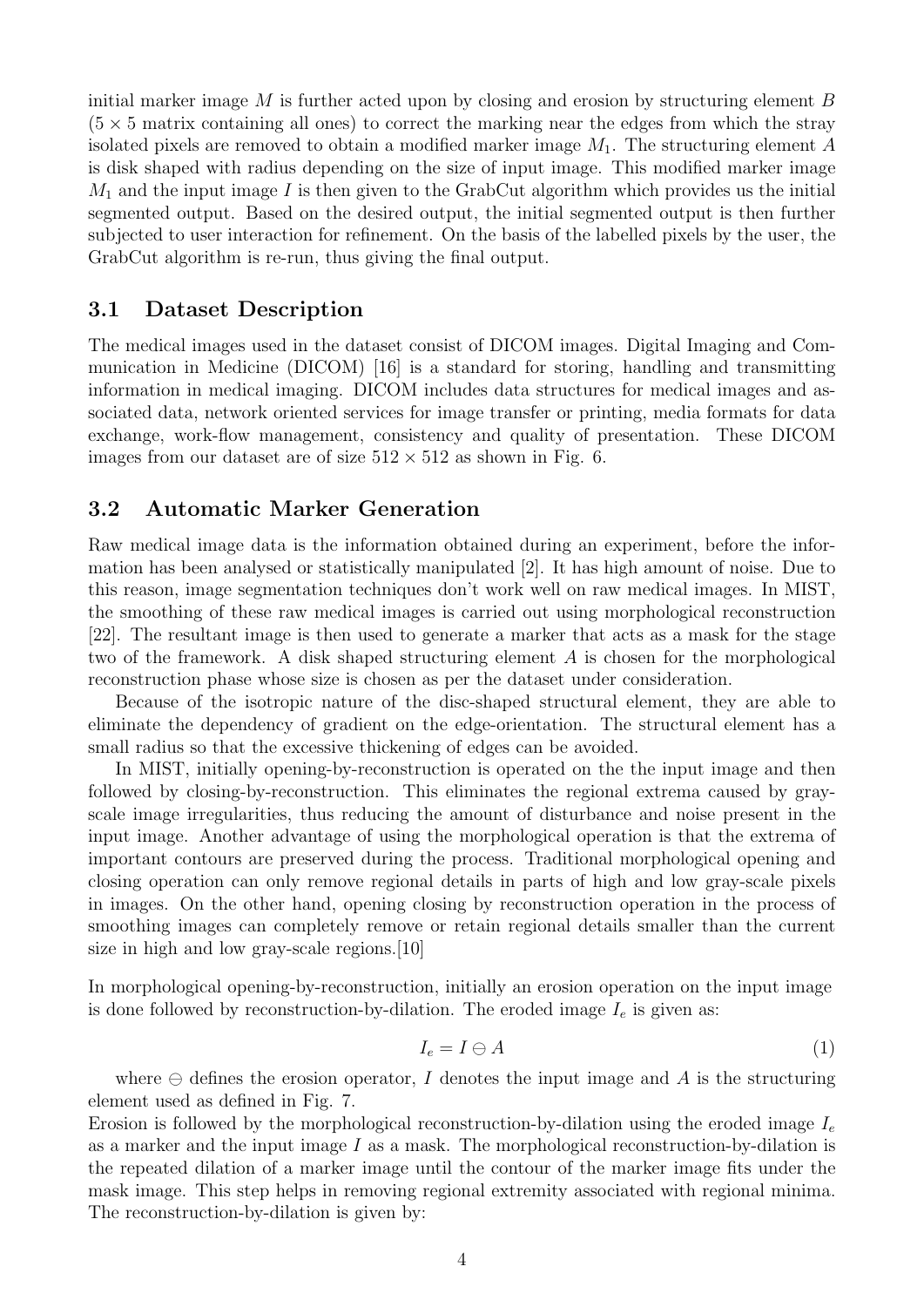$$
R_I^D(I_e) = D_I^n(I_e) \tag{2}
$$

where  $D_I(I_e)$  is the geodesic dilation of  $I_e$  (Eq. 1) with respect to I, assuming n iterations are required to achieve stability, where  $D_I^n(I_e)$  is defined by:

$$
D_I^n(I_e) = D_I^1[D_I^{n-1}(I_e)]
$$
\n(3)

and

$$
D_I^1(I_e) = (I_e \oplus A) \cap I \tag{4}
$$

where  $\oplus$  is the dilation operator.

Finally the result after opening-by-reconstruction is given by:

$$
I_1 = O_R^1(I) = R_I^D(I_e)
$$
\n(5)

In Fig. 8, pseudo-coloring is performed on the output gray-scale image of opening-byreconstruction for better visualization. Since the gray-scale image is blurred after opening by reconstruction, it shows smaller regions of different colors on pseudo-coloring. Openingby-reconstruction is followed by morphological closing-by-reconstruction. In this method, we perform dilation operation on output image  $I_1$  using the same structuring element A. The dilation on input image  $I_1$  to give  $I_d$  which is defined as:

$$
I_d = I_1 \oplus A \tag{6}
$$

Dilation is followed by morphological reconstruction-by-closing. We use the complement of input image given as  $I_c$  as a marker and the complement of the dilated image mask given by  $I_{dc}$ . This step helps in removing regional extremity associated with regional minima. The reconstruction-by-closing is given by:

$$
R_{I_c}^E(I_{dc}) = E_{I_c}^n(I_{dc})
$$
\n(7)

where  $E_{I_c}(I_{dc})$  is the geodesic erosion of  $I_{dc}$  with respect to  $I_c$ , assuming n iterations are required to achieve stability, where  $E_{I_c}^n(I_{dc})$  is defined by:

$$
E_{I_c}^n(I_{dc}) = E_{I_c}^1[E_{I_c}^{n-1}(I_{dc})]
$$
\n(8)

and

$$
E_{I_c}^1(I_{dc}) = (I_{dc} \ominus A) \cup I_c \tag{9}
$$

where  $\ominus$  is the erosion operator.

Finally the result after closing-by-reconstruction is given by:

$$
I_2 = C_R^1(I_1) = R_{I_c}^E(I_{dc})
$$
\n(10)

The gray-scale image is further smoothened on performing opening closing by reconstruction. Thus, Fig. 9 is more smooth and has less pixel dissimilarities as compared to Fig. 8. These operations will create a flat maxima, removing small blemishes without affecting the overall shapes of the objects. The regional maxima provides an initial marker  $M$ . However in the result obtained by regional maxima, the initial marker has some of the mostly-occluded objects not marked. Also, the foreground markers in some objects go right up to the object's

edge as can be seen in Fig. 10. That means we need to clean the edges of the marker blobs and then shrink them a bit. This is done by a closing followed by an erosion operation. Morphological closing of image M by structuring element B denoted by  $M \bullet B$  is defined as:

$$
M \bullet B = (M \oplus B) \ominus B \tag{11}
$$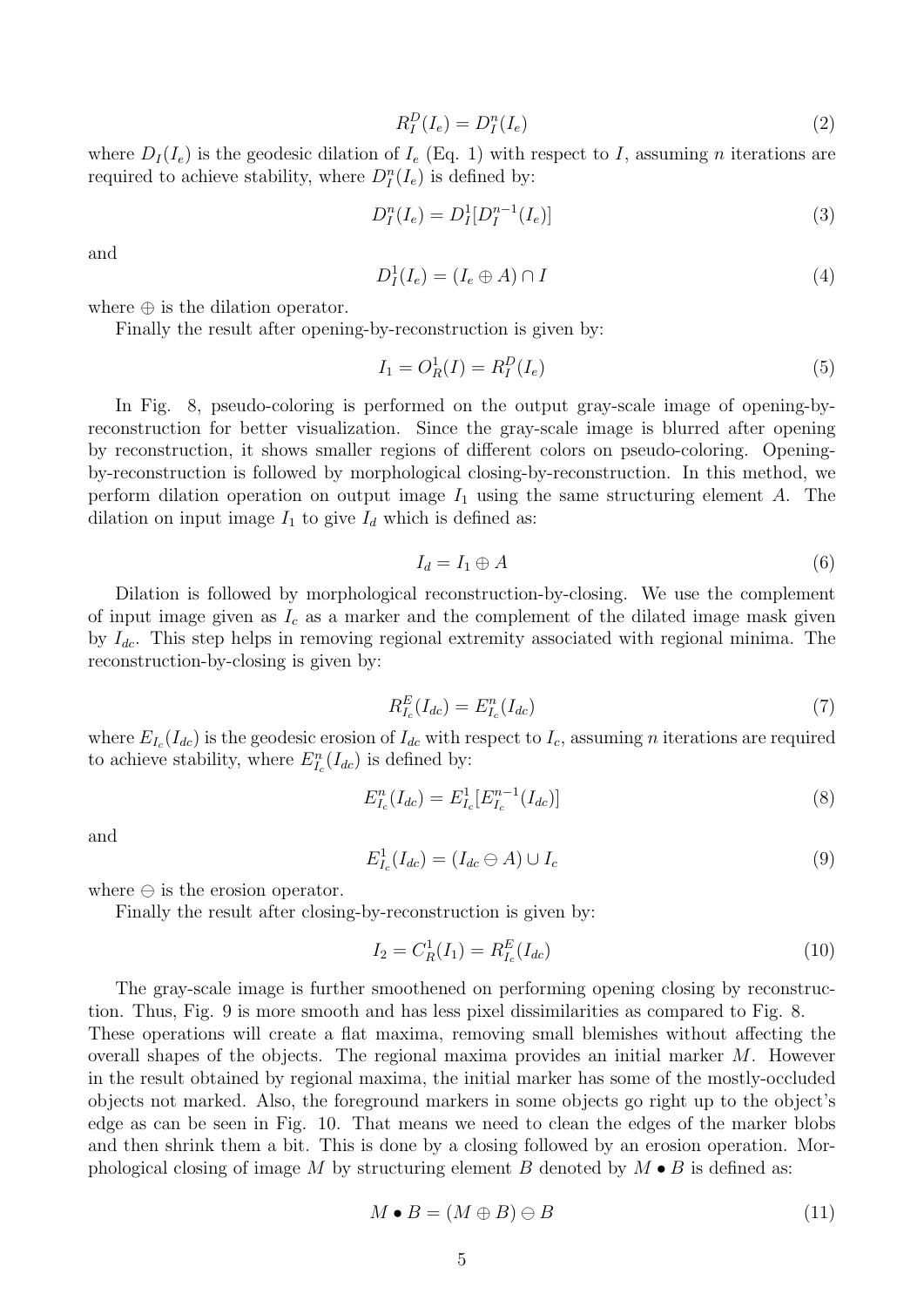Here,  $\bullet$  is the closing operator,  $\oplus$  represents dilation and  $\ominus$  represents erosion.

Then erosion operation is applied to the resultant image of Eq. 11. This procedure tends to leave some stray isolated pixels that must be removed. To remove them, we eliminate all connected component having less than 20 pixels. Thus the modified marker image obtained is  $M_1$  which will serve as the mask image for the stage two of the framework which uses the GrabCut algorithm.

### 3.3 GrabCut

GrabCut [15] algorithm was designed by Carsten Rother, Vladimir Kolmogorov and Andrew Blake from Microsoft Research Cambridge, UK. It was developed to extract out foreground with minimal user interaction. It is good, both in the segmentation result as well as runtime efficiency.

1) GrabCut Algorithm: GrabCut [21] is based on the Graph Cut algorithm, which solves the MinCut-MaxFlow problem. An optimization problem is formulated denoting the energy cost function which can be solved by the Graph Cut algorithm.

The input to the algorithm are the input image and the labeling. The labeling defines for each pixel whether it belongs to background or foreground. The foreground is obtained by the modified marker and the bounding box aids in providing the background. The aim is to assign lower cost to better labeling. This is done by encouraging same color neighboring pixels to have the same label and vice-versa. Also, the pixels are promoted to match a color distribution model as per their color values.

The energy function consists of two parts – data term and smoothness term. The data term is used to fit the color distribution model. For each pixel, we consider its label  $\alpha$  and color Z, and these are provided as input to find out, how well it matches the model using  $h(.)$ . The model considered is a K-Gaussian Mixture model. The smoothness term measures the smoothness of the labeling over similar and a-similar neighboring pixels. For every neighboring pair, which does not have similar label, the energy function is increased according to parameter  $\beta$  that forms the exponent term and thus determines the smoothness of the labeling. This is captured by a Gibbs energy of the form:

$$
E(\underline{\alpha}, \underline{\theta}, z) = U(\underline{\alpha}, \underline{\theta}, z) + V(\underline{\alpha}, z)
$$
\n(12)

The data term U evaluates the fit of the opacity distribution  $\alpha$  to the data z, given the histogram model  $\theta$ , and is defined as given in Eq. 13.

• The data term:

$$
U(\underline{\alpha}, \underline{\theta}, z) = \sum_{n} -\log h(z_n; \alpha_n)
$$
\n(13)

• The smoothness term:

$$
V(\underline{\alpha}, z) = \gamma \sum_{(m,n) \in \mathbf{C}} dis(m,n)^{-1}[\alpha_n \neq \alpha_m] \exp{-\beta(z_m - z_n)^2}
$$
(14)

As given in Eq. 14,  $[\phi]$  denotes the indicator function taking values 0, 1 for a predicate  $\phi$ , C is the set of pairs of neighboring pixels and  $dis(\Delta)$  is the Euclidean distance of neighbouring pixels. The constant  $\beta$  is chosen [Boykov and Jolly 2001] to be:

$$
\beta = (2 < (z_m - z_n)^2 > )^{-1} \tag{15}
$$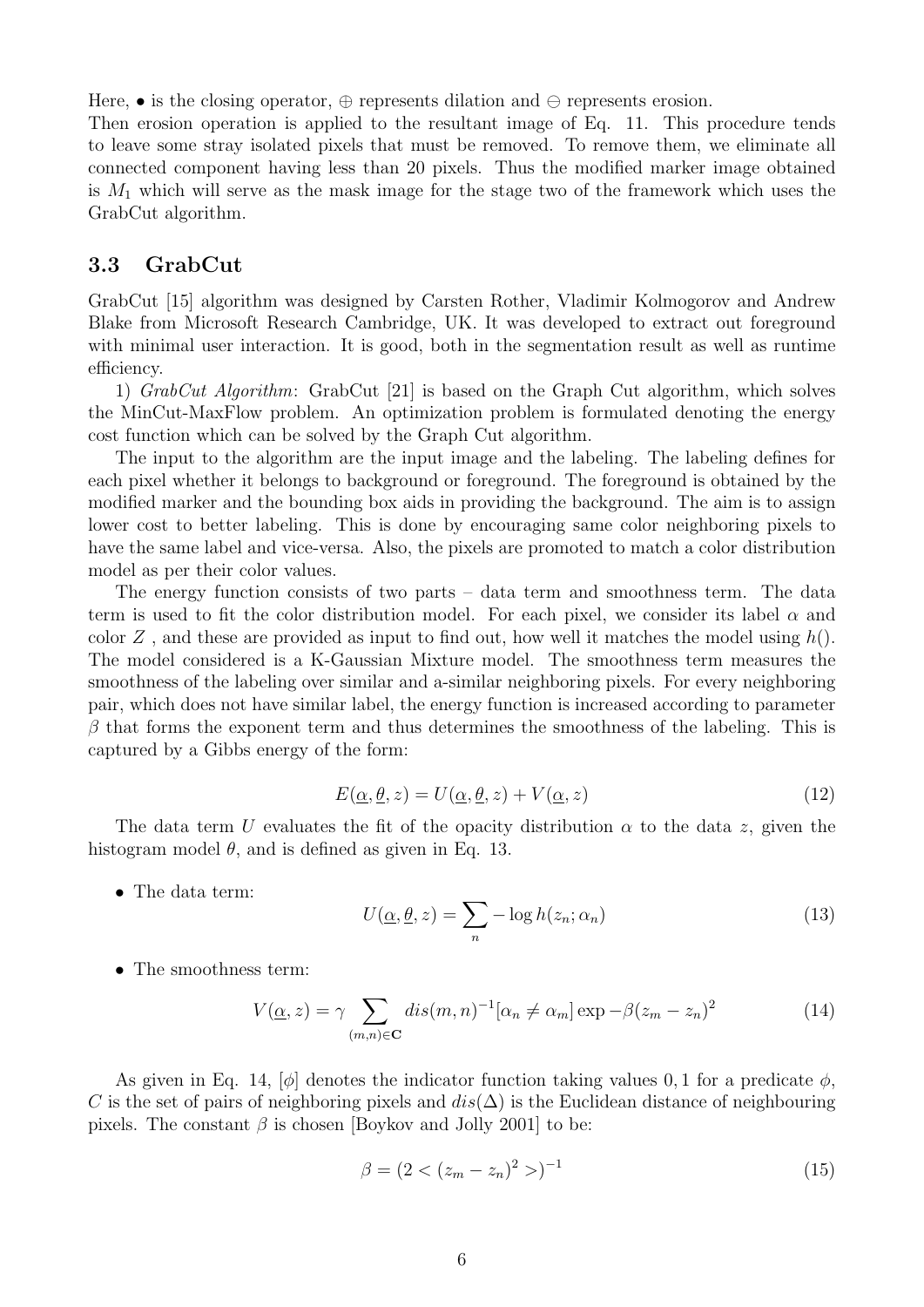where  $\langle \cdot \rangle$  denotes expectation over an image sample. Now that the energy model is fully defined, the segmentation can be estimated as a global minimum:

$$
\hat{\underline{\alpha}} = \arg\min_{\underline{\alpha}} \mathbf{E}(\underline{\alpha}, \underline{\theta}). \tag{16}
$$

2) User Interaction: The output segmented image may have some wrongly classified pixels. To further optimize the result of segmentation, the initial segmented image is refined by the user by marking the wrongly classified foreground as background. Based on the new GMM, the GrabCut algorithm is again run, thereby providing optimized results. Also the user need not mark all the pixels, rather just a small set of pixels in a particular region is enough to provide optimal refined results.

## 4 Results and discussion

The data set consists mainly of MRI and X-Ray images of different anatomical regions. Also, natural images have been included in the dataset to check the efficiency of MIST in other domains. The MR images in the data set consist of knee images and are provided by All India Institute of Medical Sciences, Jodhpur, India. The format of the MRI dataset is DICOM and the size of each MR image is  $512 \times 512$  pixels and the intensity is measured in 16 bits. The X-Ray image dataset is a set of images of different anatomical regions and is a collection of images from the internet. The code is written in MATLAB and  $C++$  using MEX compiler (The implementation is available at [?]. For performance related quantities note that the program is run on a machine having following specifications: Intel Core i5 - 2.7 GHz processor, Windows 8.1, 4 GB RAM. The GUI creation task and the pre-processing work is done in MATLAB R2015a. GrabCut implementation is done using the OpenCV library in C++ and the entire setup in combined using MEX compiler.

The Fig. 13 shows the output of MIST, along with the intermediate stages. Row (I) refers to a X-ray image; (II), (III) and (IV) refer to MR images; and (V) refers to a natural image. In the subsequent sections, we investigate: (1) the effect of the number of iterations used in the GrabCut algorithm, i.e. for different values of  $k$ ,  $(2)$  the effect of the size of the structuring element B, (3) comparison with other conventional methods and (4) quantitative evaluation.

### 4.1 Effect of the number of iterations in the GrabCut algorithm

Different values of  $k$ , i.e. the number of iterations in the GrabCut algorithm, have been experimented to determine the value of k that produces optimal results. It was found that for lower values of  $k$ , the segmentation results were not accurate. However a large increase in this value increased the running time and did not result into a drastic improvement in the segmentation result as well. Thus a compromise was made in terms of running time and segmentation quality. Thus, based on our experimentation, we chose  $k = 5$  as an optimal value for efficient segmentation results on the considered dataset.

## 4.2 Effect of the size of structuring element B

The structuring element  $B$  is used to clean up the input image for appropriate foreground marker generation. This structuring element is used for opening-by-reconstruction of the input image. The resultant image is acted upon by closing-by-reconstruction using the same structuring element. Any variation in the size of this structuring element changes the size of the foreground region in the generated marker image. The size of the structuring element also determines the amount of noise removal from the image. For a smaller sized structuring element,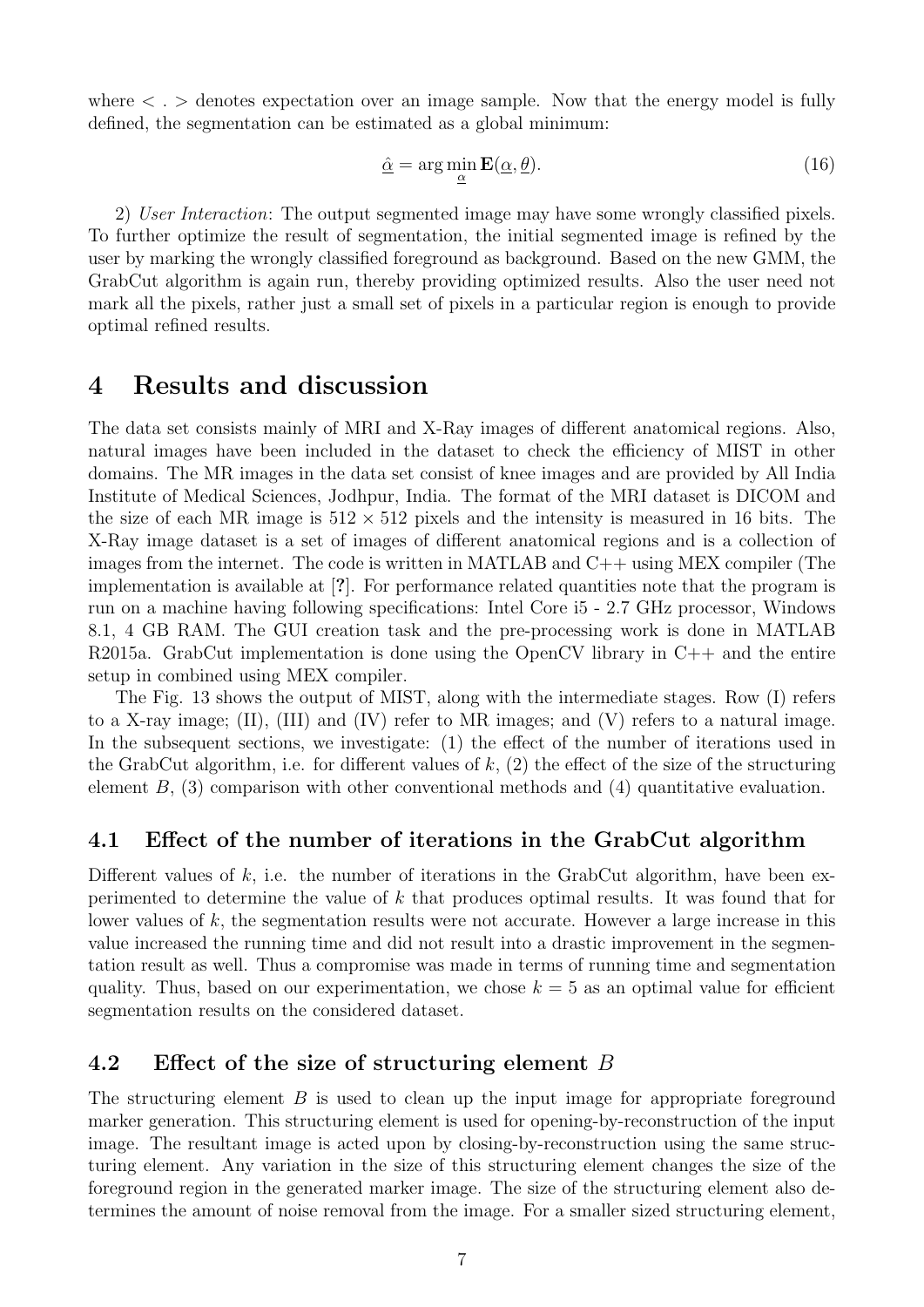even smaller regions are extracted in the marker image. Also, the boundaries in the marker image are not much close to the expected contours to be extracted. While for a structuring element of a comparatively much bigger size, almost the entire region in the image is extracted in the marker image. Thus, for a disk-shaped structuring element of size 45 units i.e.  $r = 45$  for the considered dataset, the generated marker image has appropriate contours having neither extraction over the boundary region nor much under them. This can be verified by the results shown in Fig. 14.

We can see that for  $r = 10$ , many unnecessary smaller regions have been segmented out whereas for  $r = 60$ , segmentation is over the entire image. Thus, a heuristically chosen value of  $r = 45$  gives an optimal result for the considered dataset.

### 4.3 Comparison with other conventional methods

In this section, the segmentation results of MIST is compared with other conventional techniques. All the results were verified with respect to the ground truth image obtained via hand labelling which was later validated by the doctor. K-means clustering algorithm [12] clusters the data by iteratively computing mean intensity for each class and segmenting the image by classifying each pixel in the class with the closest mean. The number of classes were taken as 2, viz. foreground and background. The obtained two class image was superimposed with the input image for appropriate visualization. We observe in Fig. 15 that the results obtained by k-means largely vary with respect to the ground truth image. Mean shift clustering [13] is a general non-parametric technique used to analyze multimodal feature space. The results from mean shift algorithm are better as compared to k-means clustering algorithm but still substantially different from the ground truth image. Distance Regularized Level Set Evolution (DRLSE) [14] is a variational level set formulation in which the regularity of the level set function is intrinsically maintained during the level set evolution. DRLSE allows the use of a more general and efficient initialization of level set function. For more details, level set evolution [18] and DRLSE [19] can be referred by the readers. Fig. 15 shows the results of DRLSE which on comparison with k-means clustering algorithm and mean shift clustering algorithm, is better and more accurate but still lag behind the optimal results. The GrabCut algorithm extends the Graph cuts technique proposed in [8] through iterative energy minimization process. GrabCut [15] uses the MRF formulation of the segmentation problem like the Graph cuts technique and employs min-cut max-flow algorithm. Fig. 15 shows the results of applying GrabCut algorithm on the input images. The results of MIST are shown in Fig. 15 and it clearly outperforms the original GrabCut algorithm along with other methods as well. Also the obtained image closely resembles the ground truth image in all the cases. For some complex scenarios, the user requires a bit user interaction but the time consumption for overall segmentation is still less. To get a deeper insight into the accuracy of MIST, qualitative results are provided on two images obtained by different modalities, X-Ray and MRI.

Fig.  $16(a)$  shows a X-ray image of a hand. Fig.  $16(b)$  and Fig.  $16(c)$  are segmented outputs by applying only grabcut and that of MIST respectively. We can clearly see that the regions marked in red in Fig. 16(b) are improperly segmented. Even the distal phalanx and the middle phalanx of the little finger is also missing in the result obtained by applying only GrabCut algorithm. These minute details are clearly retained in the segmented output of MIST as marked in green color in Fig. 16(c). Also, the tip of the fingers are accurately segmented in MIST.

Fig. 17(a) shows a MR image of a knee joint. We can clearly see in Fig. 17(b) that the regions marked in red are the tissue regions and are improperly segmented out. The femur and tibia bones have adjacent muscle regions(marked in red) also segmented out in the results obtained by applying only the GrabCut algorithm. On comparing with MIST as shown in Fig.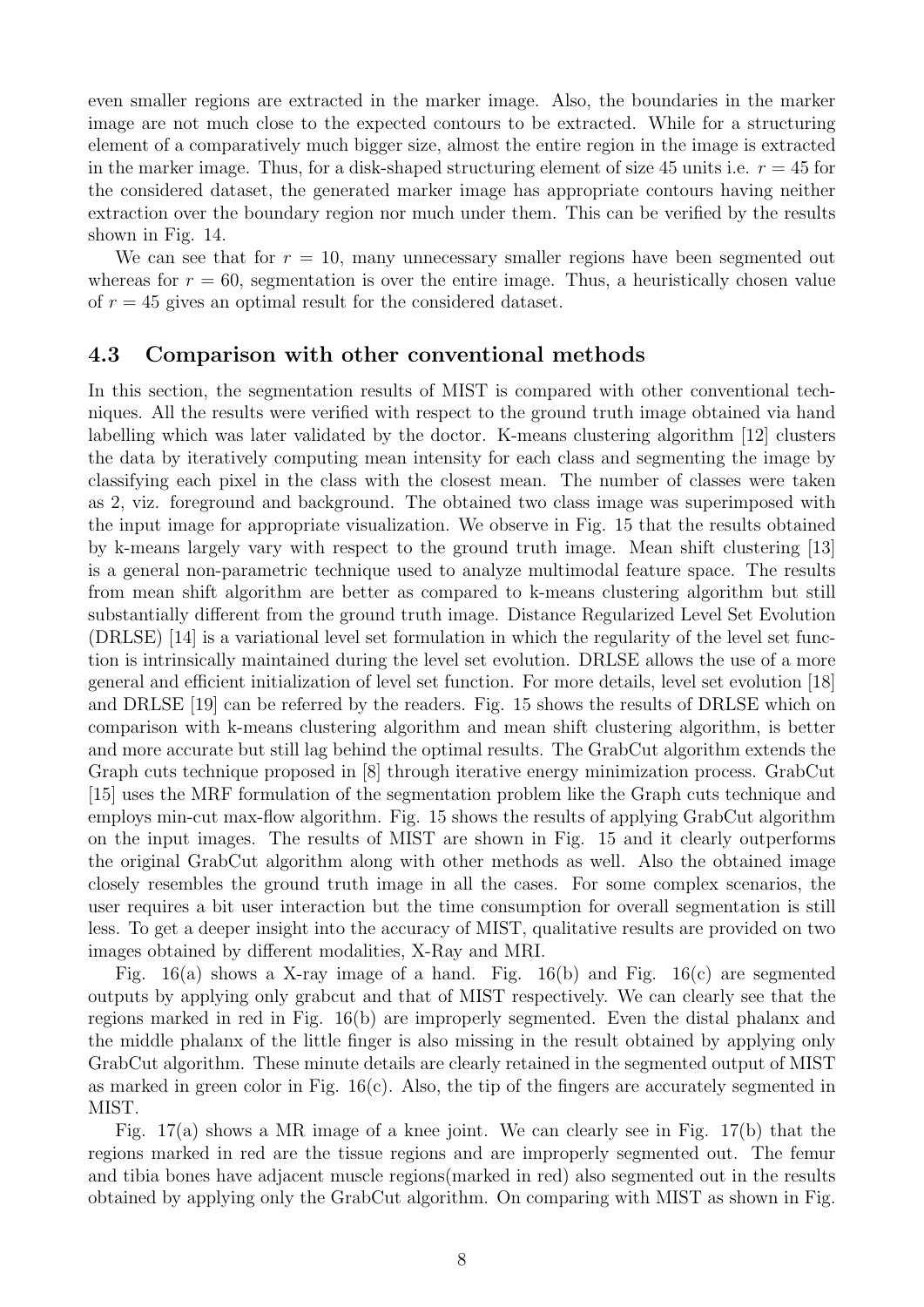17(c) we find that MIST yields a better result of segmenting the bone regions more efficiently and accurately without including any kind of tissue. The shortcomings of the GrabCut method are clearly overcome by MIST as it can be seen by the regions marked as green.

### 4.4 Quantitative evaluations

The qualitative analysis clearly depicted the efficacy of MIST in the previous section. Quantitative analysis in terms of accuracy and running time of the proposed algorithm will provide a better analysis of the comparison between the proposed method and other conventional methods [12, 13, 14, 15]. The further two subsections provide an insight into the comparison of the methods in terms of accuracy and running time of the proposed algorithm:

#### 4.4.1 Accuracy

To evaluate the performance of our segmentation approach, we have used the Dice similarity coefficient index and Hausdorff distance as a measure to quantify the consistency between the segmented results and the ground truth which has been validated by the doctors. The Dice coefficient is given by:

$$
d = 2 * \frac{|R_{seg} \cap R_{gt}|}{|R_{seg}| + |R_{gt}|}
$$
\n
$$
(17)
$$

where  $R_{seg}$  is the segmented result of MIST and  $R_{gt}$  is the manually segmented ground truth.

On the other hand the Hausdorff distance d between two surfaces  $S_1, S_2$  is defined as the maximum of the two relative distances:

$$
d(\mathcal{S}_1, \mathcal{S}_2) = \max \{ \Delta(\mathcal{S}_1, \mathcal{S}_2), \Delta(\mathcal{S}_2, \mathcal{S}_1) \}
$$
(18)

Table 1 and 4.4.1 shows the comparison of Dice similarity coefficient index and Hausdorff distance calculated for the segmented results obtained by the methods for each of the input images shown. The numerical values marked in boldface represent the best value among all the respective values.

The above metric was computed for all the images in the dataset and averaged out for different algorithms. As shown in Table 3, MIST stands out in both the metrics as highlighted by boldface.

#### 4.4.2 Performance analysis based on running time

The running time is one of the major factors necessary to be considered along with accuracy in the field of medical imaging for real time output generation. The time has been calculated using the CPU clock cycle time of the system.

Fig. 4 shows the average time taken to obtain the segmentation results for the entire dataset using various methods. Although the Hausdorff distance for the second image in Table 4.4.1 is best for DRLSE, its running time is substantially high thus making it infeasible for realtime segmentation. The other results are close to each other, so accuracy of the segmented output gives a proper choice of the most appropriate segmentation method. MIST involves user interaction and thus can be used for real time execution.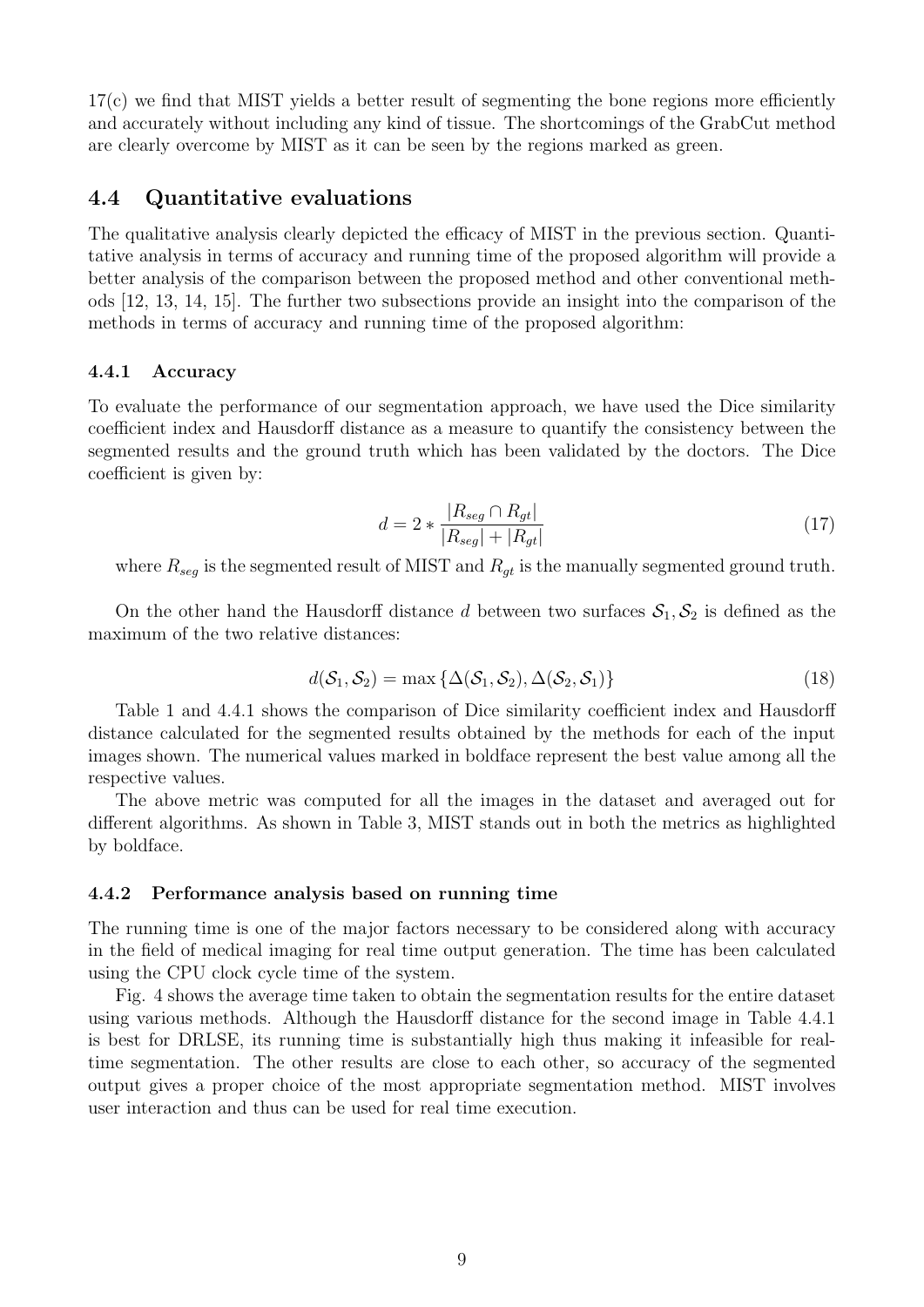|                    | Dice Coefficient  |                      |                        |                   |             |
|--------------------|-------------------|----------------------|------------------------|-------------------|-------------|
| <b>Input Image</b> | k-means<br>$[12]$ | Mean Shift<br>$[13]$ | <b>DRLSE</b><br>$[14]$ | GrabCut<br>$[15]$ | <b>MIST</b> |
|                    | 0.8020            | 0.7948               | 0.8062                 | 0.8623            | 0.9074      |
|                    | 0.2359            | 0.2106               | 0.8702                 | 0.9019            | 0.9022      |
|                    | 0.4780            | 0.3854               | 0.7390                 | 0.7380            | 0.8961      |
|                    | 0.6186            | 0.5675               | 0.8933                 | 0.9433            | 0.9462      |
|                    | 0.8448            | 0.8892               | 0.8905                 | 0.9393            | 0.9389      |

Table 1: Comparison of Dice coefficient for given input images between MIST and other conventional methods. The values in boldface represent the best value among the results of other conventional methods and MIST.

# 5 Interactive Image Segmentation Software

MIST was packaged into a user-friendly Graphical User Interface (GUI) so that the work could be further put to use and provide advancement in the medical field. As mentioned earlier, the GUI is made using MATLAB but the GrabCut code is written in  $C_{++}$  using its OpenCV library. Since the back-end code, i.e. the one involving processing using GrabCut is written in C++, the running time is efficient. The software toolkit can be easily installed and run on any operating system thus making it easily available to the doctors for real-time analysis of the patient data. Fig. 18 shows the overall execution of the program through various stages.

In Fig. 18, the input image (left) is first selected by typing the required image name in the top left corner text box. The user can then press the start button, mark a bounding box for the region of interest and the binary marker image is automatically generated in the backend and feeded into the GrabCut to provide the segmented output image on the right. The user can further refine the image (if necessary) by marking the background or foreground region. This whole procedure takes a span of just a few seconds which may slightly vary from image to image. Since the GUI is simple and provided with instructions on the top, it can be used by any amateur user even for natural images.

Fig. 19 shows the results of sequential steps from our GUI. The green region shows the background whereas the pink region shows the foreground. The input image, result before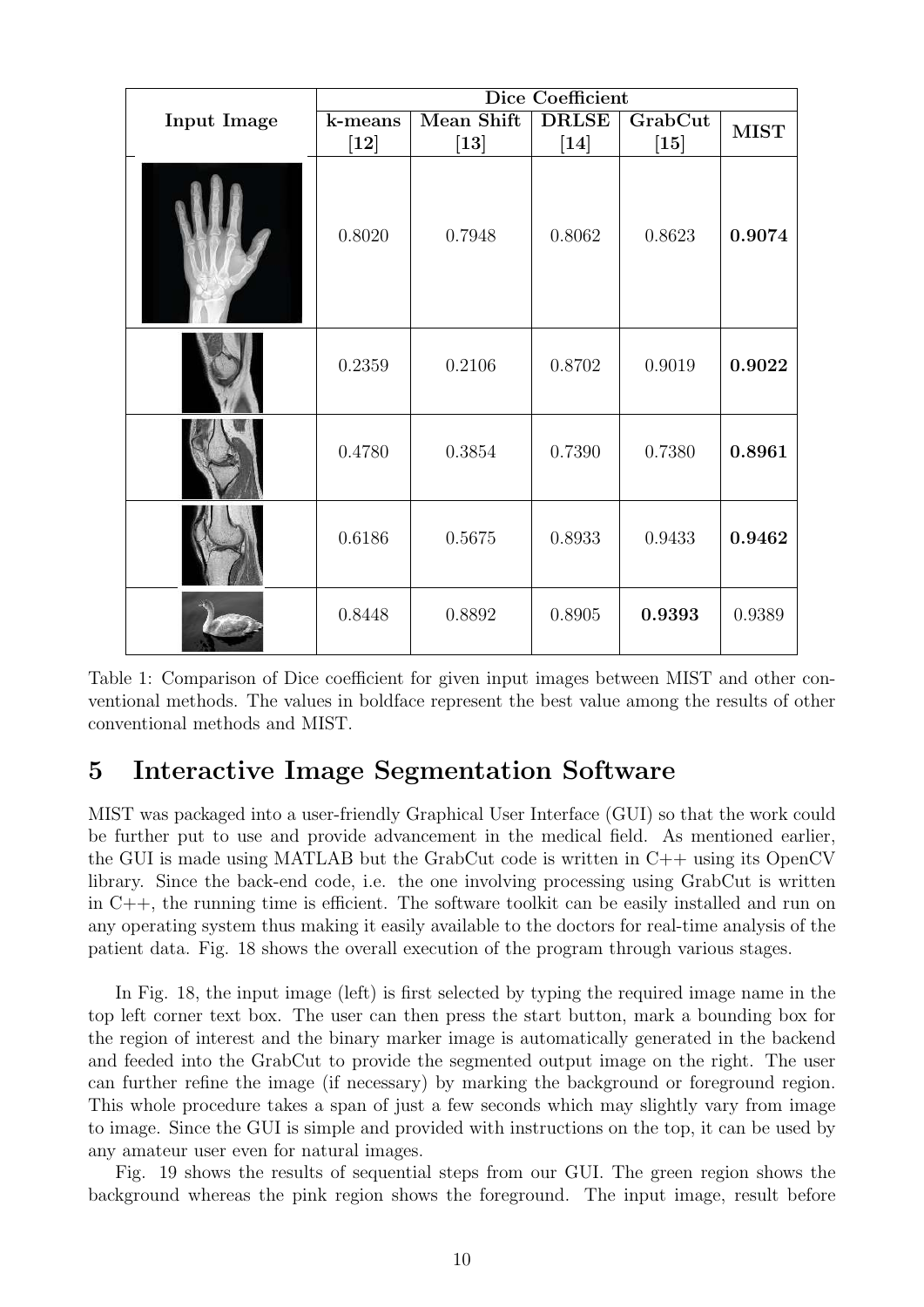|                    | <b>Hausdorff Distance</b> |                      |                        |                   |             |
|--------------------|---------------------------|----------------------|------------------------|-------------------|-------------|
| <b>Input Image</b> | k-means<br>[12]           | Mean Shift<br>$[13]$ | <b>DRLSE</b><br>$[14]$ | GrabCut<br>$[15]$ | <b>MIST</b> |
|                    | 203.720                   | 205.885              | 195.634                | 147.618           | 83.480      |
|                    | 202.543                   | 243.621              | 7.071                  | 27.023            | 31.0644     |
|                    | 217.444                   | 268.306              | 137.790                | 125.726           | 51.468      |
|                    | 206.838                   | 280.592              | 97.00                  | 41.857            | 27.893      |
|                    | 30.5450                   | 32.435               | 31.733                 | 40.062            | 35.440      |

Table 2: Comparison of Hausdorff distance for given input images between MIST and other conventional methods. The values in boldface represent the best value among the results of other conventional methods and MIST.

user interaction, user interaction using red marker and the final output after refinement can be clearly seen respectively in the flow diagram.

# 6 Conclusion

This paper presents an interactive segmentation technique for medical images based on morphology and GrabCut, combined into a user-friendly GUI using MATLAB. Initially, the input medical image is pre-processed using morphological operations and then the generated marker image is given as an input to GrabCut algorithm. The generated output is thus subjected to user interaction, if needed, and thus the final segmented output is obtained. The proposed algorithm's results are close to optimal segmentation results and is also time efficient as can be seen in the previous section. The algorithm also works and gives efficient results for natural images and thus can have many applications in various other fields. Thus, MIST provides an excellent alternative not only in the medical field but also in the other fields containing image processing.

Future work may involve increasing the accuracy and time efficiency of the algorithm. To increase the accuracy, use of super pixels can be made. Also, in graph creation for GrabCut, instead of choosing each pixel as node, a set of pixels can be chosen as a node. This may increase the computing efficiency.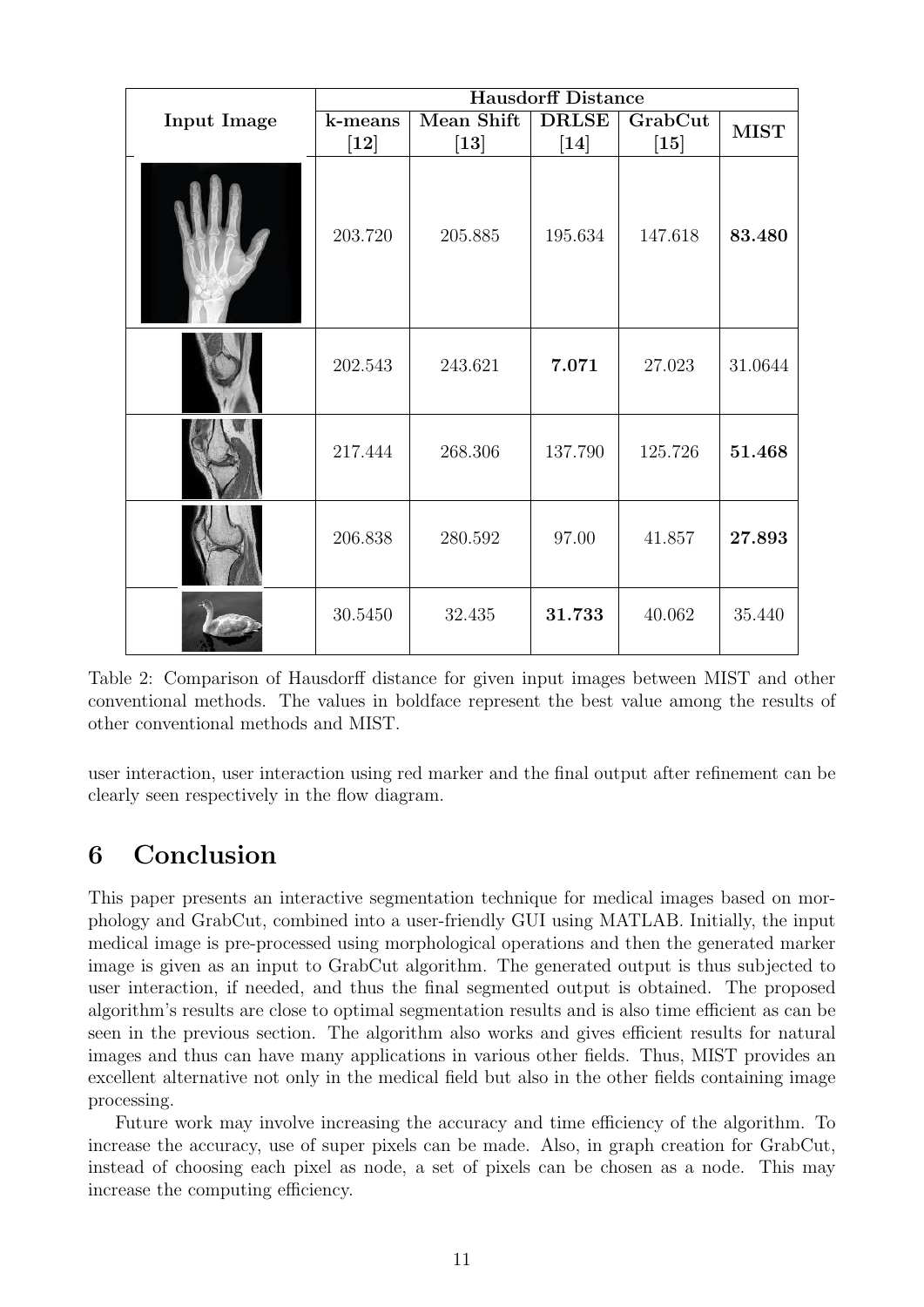| Methods                    |        | Dice Coefficient   Hausdorff Distance |
|----------------------------|--------|---------------------------------------|
| k-means clustering $[12]$  | 0.5249 | 169.745                               |
| Mean shift clustering [13] | 0.3927 | 221.744                               |
| DRLSE [14]                 | 0.7104 | 95.0747                               |
| $GrabCut$ [15]             | 0.8311 | 42.629                                |
| <b>MIST</b>                | 0.8545 | 34.375                                |

Table 3: Comparison of Dice coefficient and Hausdorff distance between MIST and other conventional methods.

# References

- [1] Zhao, Feng and Xie, Xianghua, An overview of interactive medical image segmentation, Annals of the BMVA, 7, 1–22, 2013.
- [2] Raw data. (n.d.) Medical Dictionary, http://medical-dictionary. thefreedictionary.com/raw+data, 2009
- [3] Dakua, Sarada Prasad and Abi-Nahed, Julien, Patient oriented graph-based image segmentation, Biomedical Signal Processing and Control, 8, 3, 325–332, 2013.
- [4] Zhao, Feng and Xie, Xianghua, An overview of interactive medical image segmentation, Annals of the BMVA, 7, 1–22, 2013.
- [5] El-Dahshan, El-Sayed A and Mohsen, Heba M and Revett, Kenneth and Salem, Abdel-Badeeh M, Computer-aided diagnosis of human brain tumor through MRI: A survey and a new algorithm, Expert systems with Applications, 41, 11, 5526–5545, 2014.
- [6] Khan, Waseem, Image segmentation techniques: A survey, Journal of Image and Graphics, 1, 4, 166–170, 2013.
- [7] Patil, Dinesh D and Deore, Sonal G, Medical image segmentation: a review, International Journal of Computer Science and Mobile Computing, 2, 1, 22–27, 2013.
- [8] Stawiaski, Jean and Decenciere, Etienne and Bidault, François, Interactive liver tumor segmentation using graph-cuts and watershed, Workshop on 3D Segmentation in the Clinic: A Grand Challenge II. Liver Tumor Segmentation Challenge. MICCAI, New York, USA, 2008.
- [9] Peng, Bo and Zhang, Lei and Zhang, David, A survey of graph theoretical approaches to image segmentation, Pattern Recognition, 46, 3, 1020–1038, 2013.
- [10] Lifshitz, Lawrence M and Pizer, Stephen M, A multiresolution hierarchical approach to image segmentation based on intensity extrema, Information Processing in Medical Imaging, 107–130, 1988.

| <b>Methods</b> | k-means<br>12 | Mean Shift   DRLSE   GrabCut<br>$\left\lceil 13\right\rceil$ | 14  | $\overline{15}$ |       |
|----------------|---------------|--------------------------------------------------------------|-----|-----------------|-------|
| Time(in sec)   |               | 2.593                                                        | 135 |                 | 4.06t |

Table 4: Average running time computed on the entire dataset for various methods.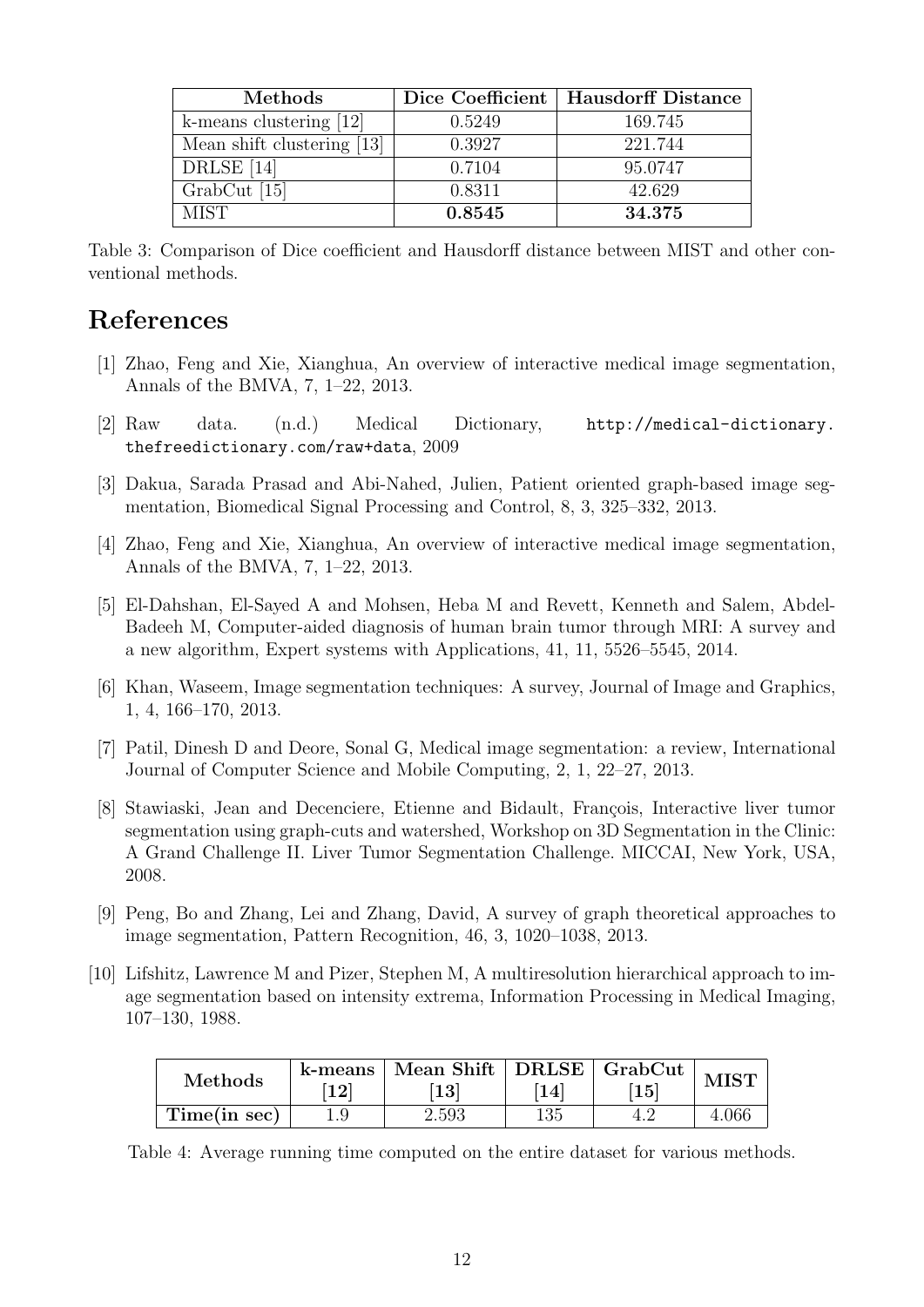- [11] Yu, Zeyun and Xu, Ming and Gao, Zhanheng, Biomedical image segmentation via constrained graph cuts and pre-segmentation, Engineering in Medicine and Biology Society, EMBC, 2011 Annual International Conference of the IEEE, 5714–5717, 2011.
- [12] Pham, Dzung L and Xu, Chenyang and Prince, Jerry L, Current methods in medical image segmentation, Annual review of biomedical engineering, 2, 1, 315–337, 2000.
- [13] Bai, Pei Rui and Liu, Qing Yi and Li, Lei and Teng, Sheng Hua and Li, Jing and Cao, Mao Yong, A novel region-based level set method initialized with mean shift clustering for automated medical image segmentation, Computers in biology and medicine, 43, 11, 1827–1832, 2013.
- [14] Li, Chunming and Xu, Chenyang and Gui, Changfeng and Fox, Martin D, Distance regularized level set evolution and its application to image segmentation, IEEE Transactions on Image Processing, 19, 12, 3243–3254, 2010.
- [15] Boykov, Yuri Y and Jolly, Marie-Pierre, Interactive graph cuts for optimal boundary & region segmentation of objects in ND images, ICCV, 2001.
- [16] Mildenberger, Peter and Eichelberg, Marco and Martin, Eric, Introduction to the DICOM standard, European radiology, 12, 4, 920–927, 2002.
- [17] Zhao, Feng and Jiao, Licheng and Liu, Hanqiang, Kernel generalized fuzzy c-means clustering with spatial information for image segmentation, Digital Signal Processing, 23, 1, 184–199, 2013.
- [18] Li, Chunming and Xu, Chenyang and Gui, Changfeng and Fox, Martin D, Distance regularized level set evolution and its application to image segmentation, IEEE Transactions on Image Processing, 19, 12, 3243–3254, 2010.
- [19] Li, Chunming and Xu, Chenyang and Gui, Changfeng and Fox, Martin D, Level set evolution without re-initialization: a new variational formulation, Computer Vision and Pattern Recognition, 2005.
- [20] Haralick, Robert M and Shapiro, Linda G, Image segmentation techniques, Computer vision, graphics, and image processing, 29, 1, 100–132, 1985.
- [21] Rother, Carsten and Kolmogorov, Vladimir and Blake, Andrew, Grabcut: Interactive foreground extraction using iterated graph cuts, ACM transactions on graphics (TOG), 213, 3, 309–314, 2004.
- [22] Gonzalez, Rafael C. and Woods, Richard E., Digital image processing, Prentice Hall, 2008.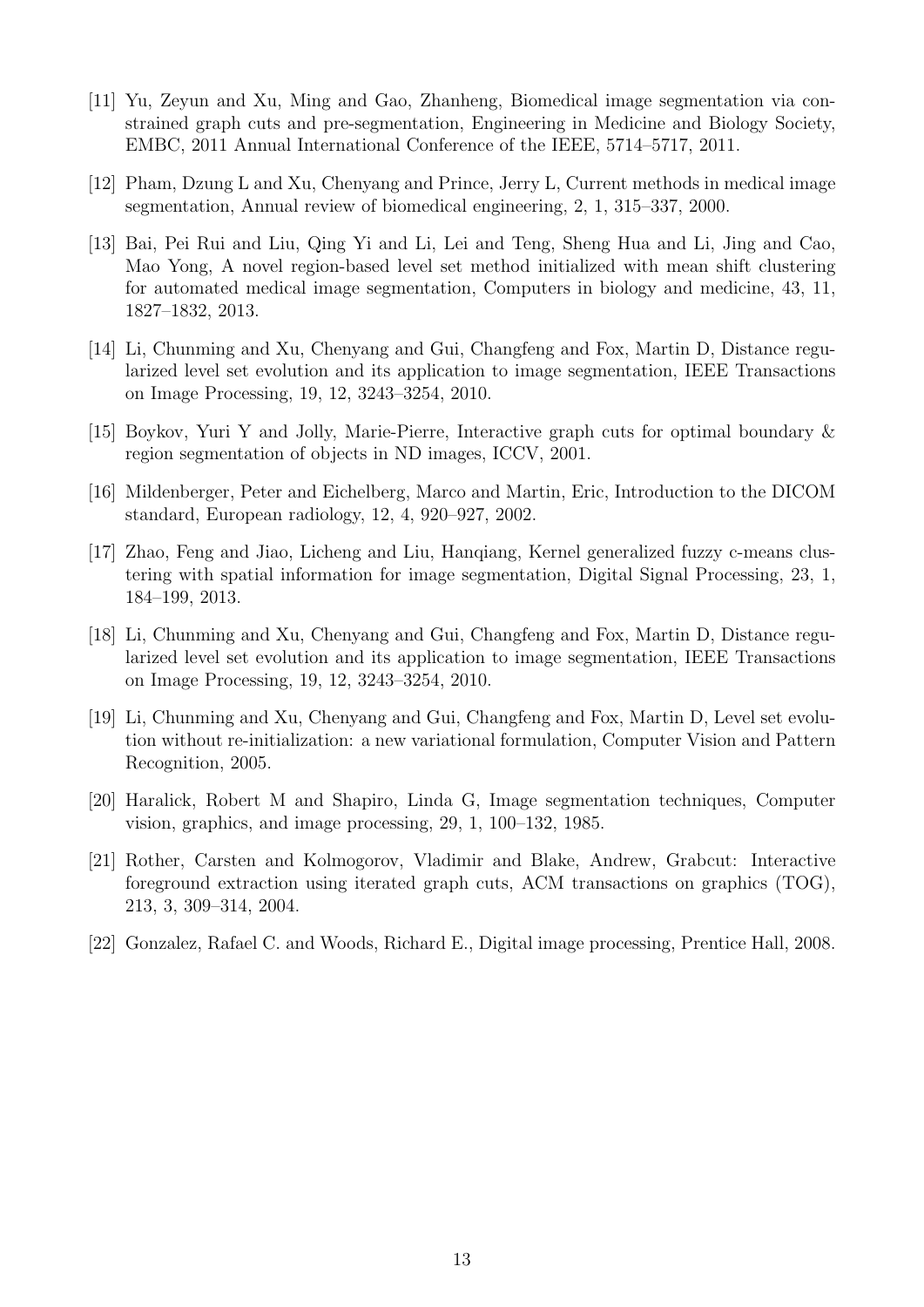

Figure 2: Comparison of segmented results for GrabCut (left) and MIST (right).



Figure 3: Comparison of results: GrabCut (left) and MIST before user interaction (right).



Figure 4: Input image (left) and Segmented output (right).



Figure 5: Framework of MIST.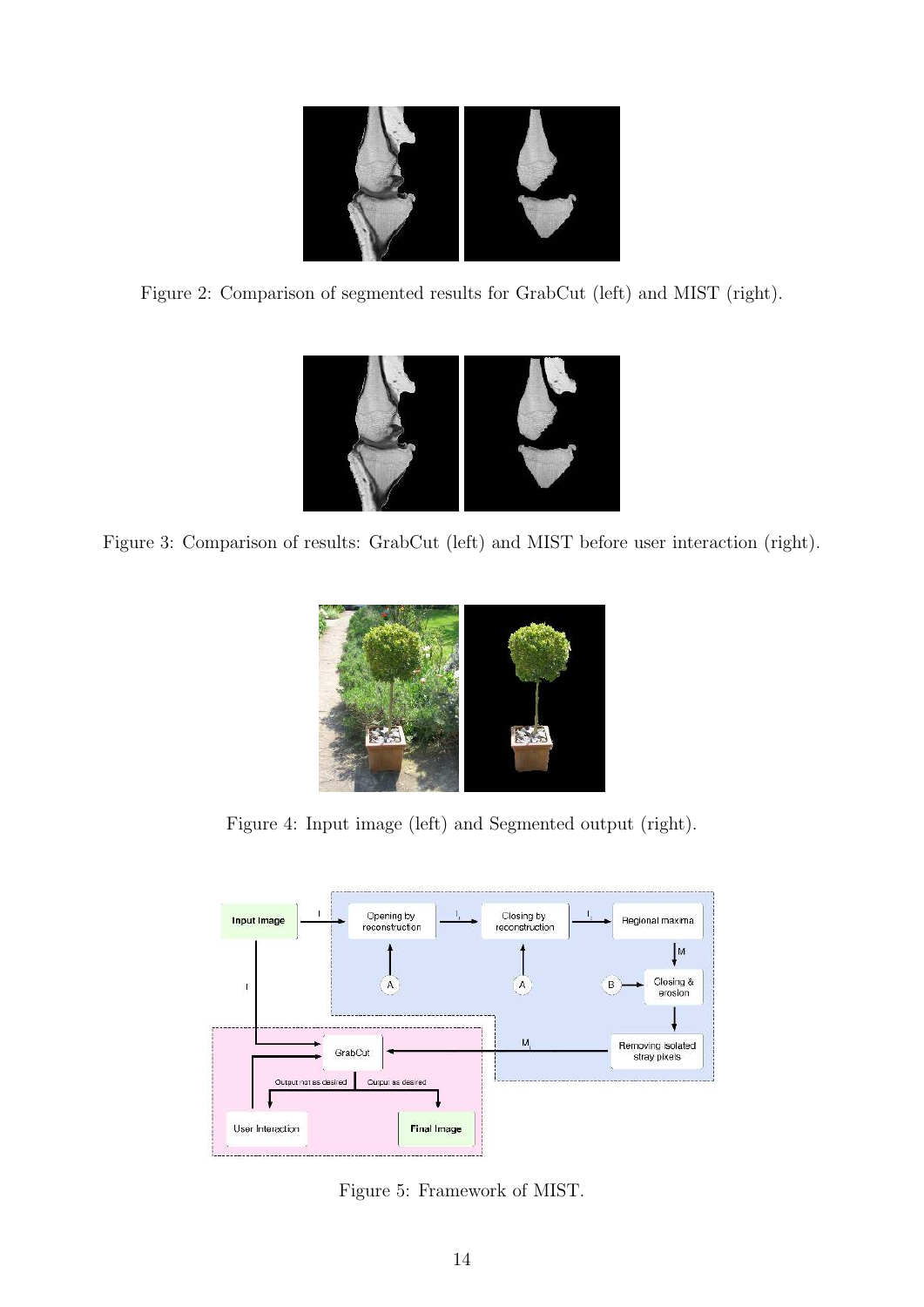

Figure 6: Three different input MR images of size  $512 \times 512$ .



Figure 7: Structuring elements: A (left) with variable r and B (right) with size  $5 \times 5$ .



Figure 8: (a), (b) & (c): Different input images; (d), (e) & (f): Output of opening-byreconstruction, i.e.  $I_1$  (Eq. 5) on above respective input images.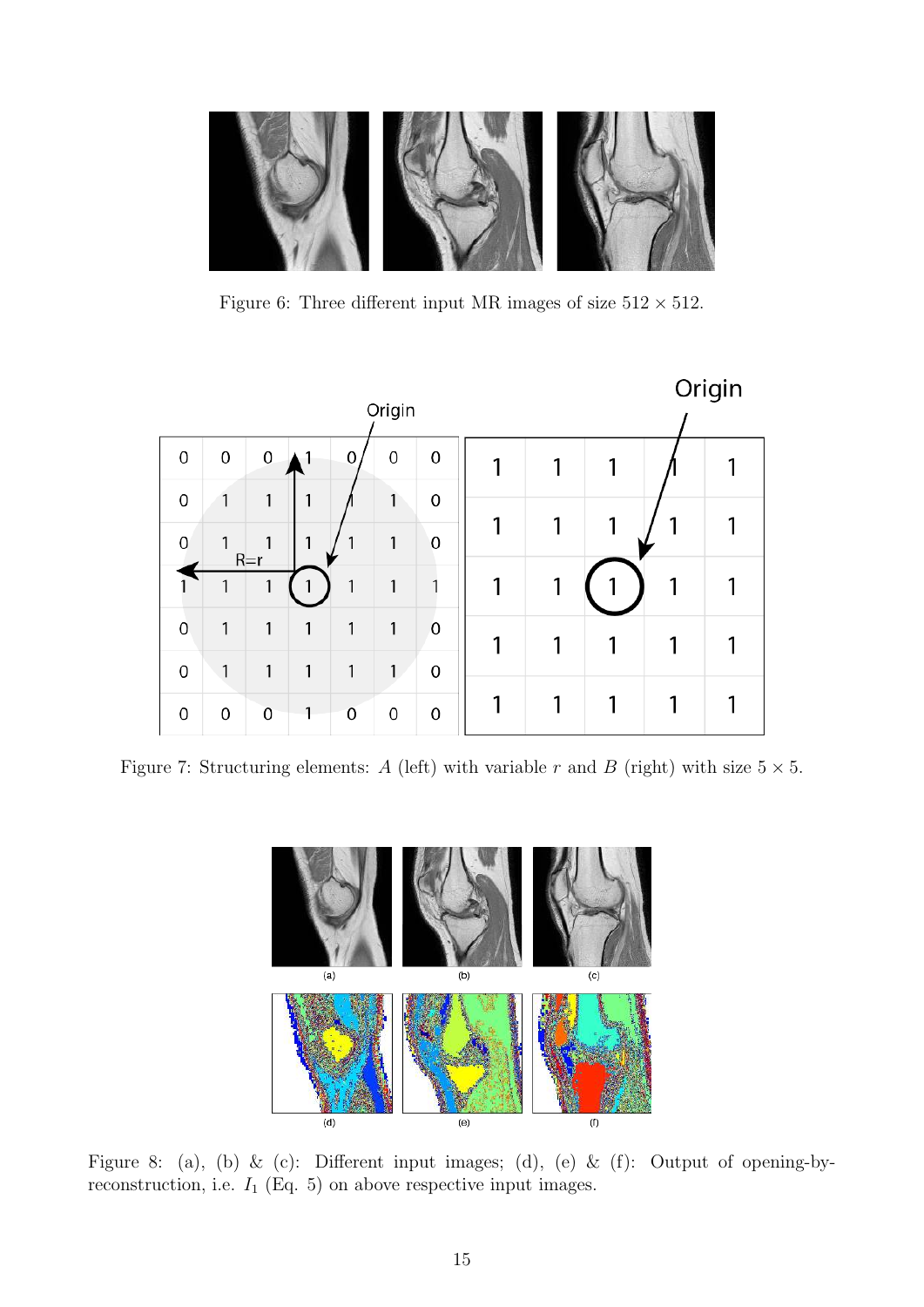

Figure 9: (a), (b) & (c): Different input images; (d), (e) & (f): Output of opening closing by reconstruction, i.e.  $I_2$  (Eq. 10) on above respective input images.



Figure 10: (a), (b) & (c): Different input images; (d), (e) & (f): Bottom Row: Initial marker M using regional maxima on above respective input images.



Figure 11: (a), (b) & (c): Different input images; (d), (e) & (f): Modified marker image  $M_1$  on above respective input images.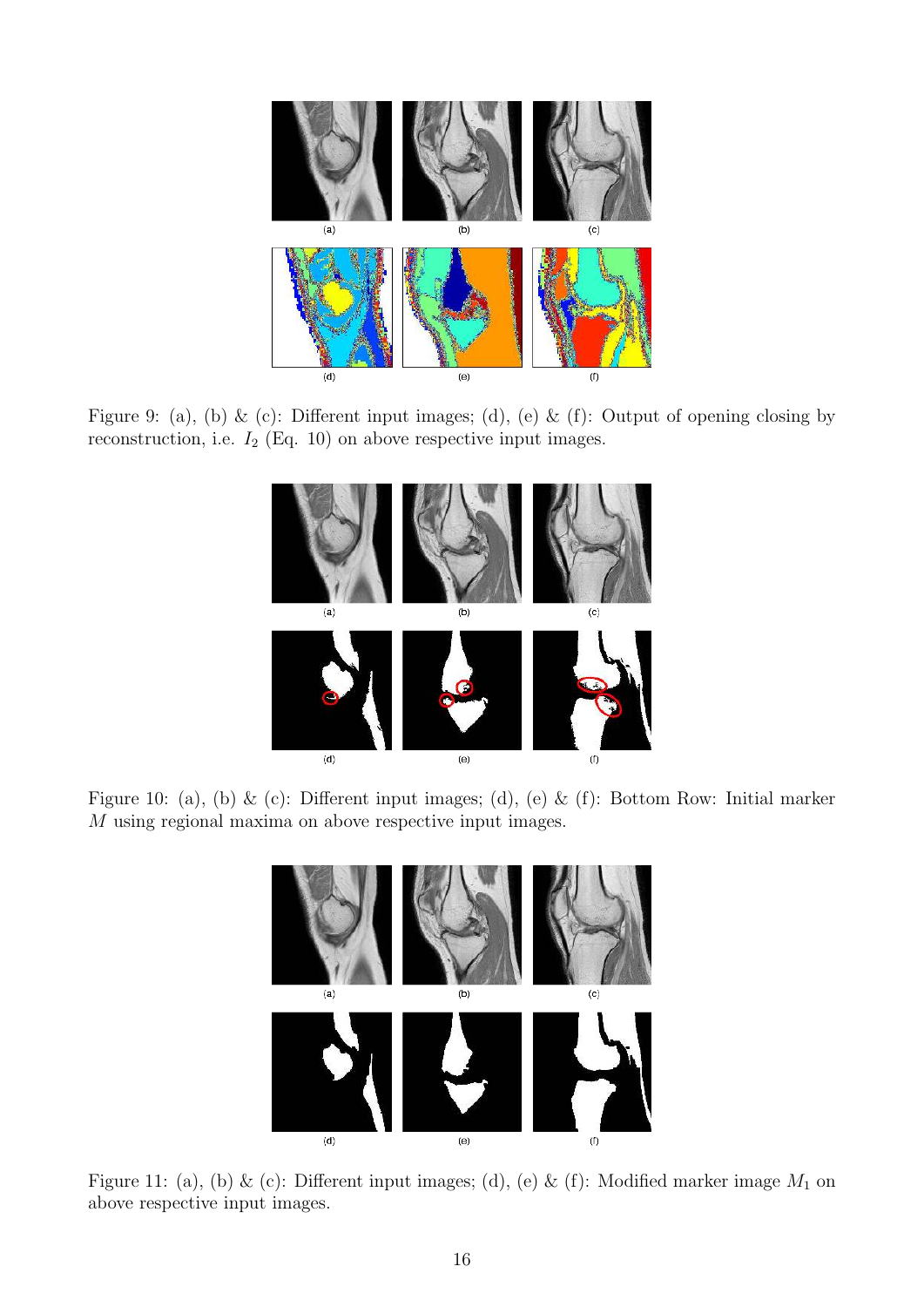

Figure 12: Labeling of pixels as foreground/background for a given MR image.



Figure 13: Results of intermediate stages of processing in MIST on various images.



Figure 14: Input image(leftmost); Generated marker images: 10 units, 45 units, 60 units respectively(left to right).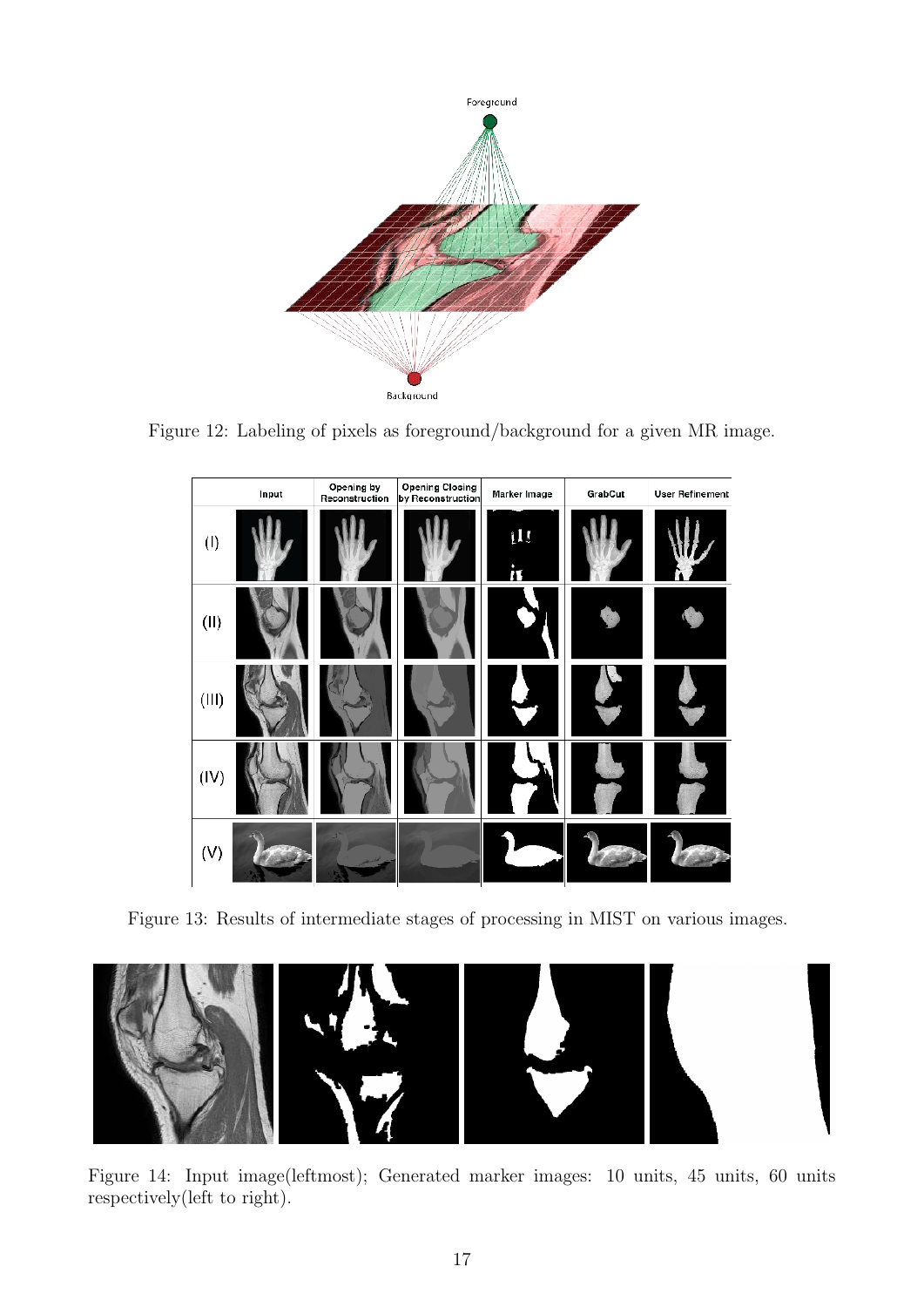

Figure 15: Comparison with other conventional methods for different images along with the ground truth.



Figure 16: (a) Input X-ray image, (b) Only GrabCut [15] result, (c) result of MIST.



Figure 17: (a) Input MR image, (b) Only GrabCut [15] result, (c) result of MIST.